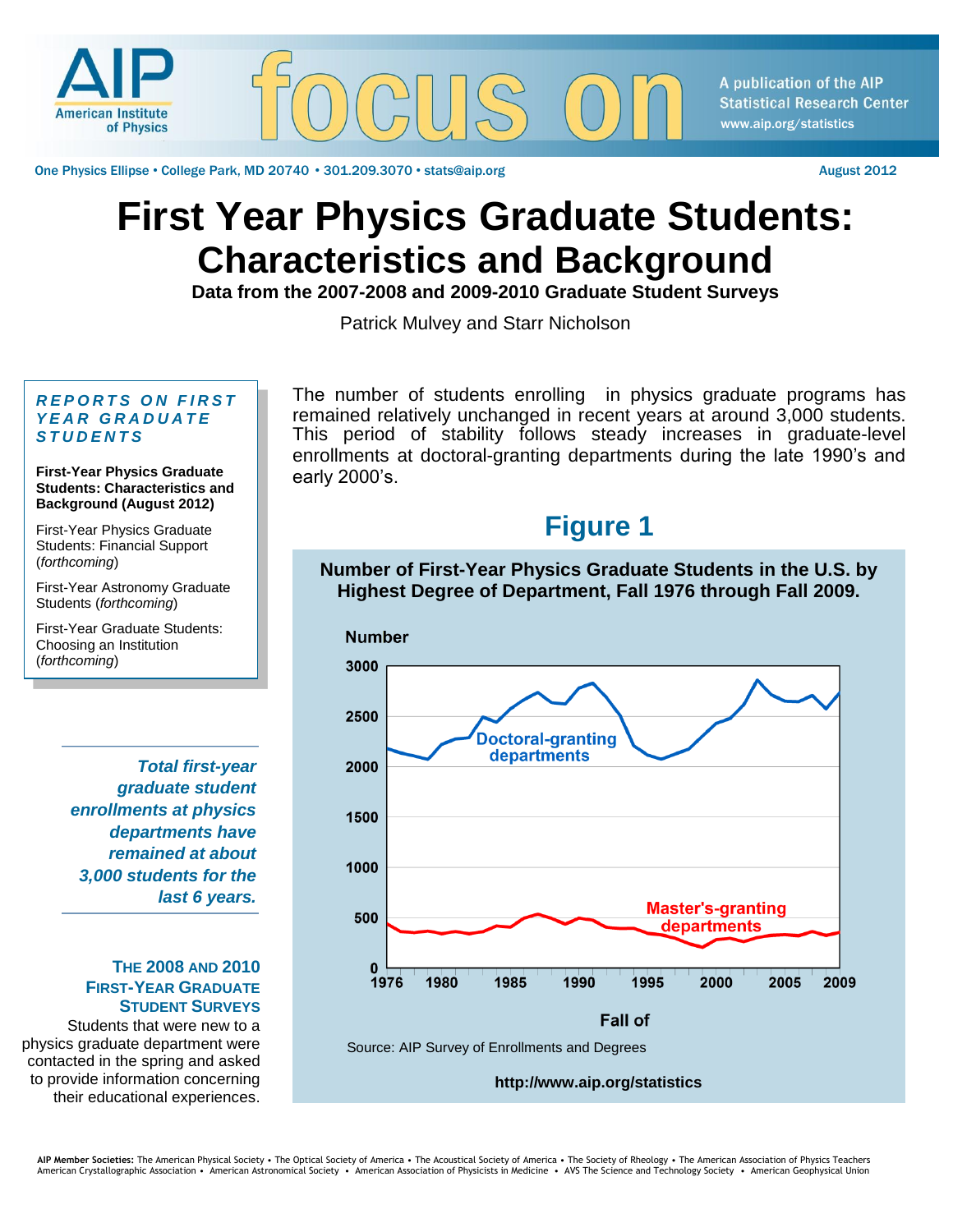# **Table 1**

### **Characteristics of First-Year Physics Graduate Students in the U.S. by Highest Degree Awarded by Department, Fall 2007 and Fall 2009 Combined.**

|                                | <b>Highest Degree</b><br><b>Awarded by Dept</b> |                |
|--------------------------------|-------------------------------------------------|----------------|
|                                | <b>MS</b>                                       | <b>PhD</b>     |
| Gender:*                       |                                                 |                |
| Male                           | 77%                                             | 80%            |
| Female                         | 23                                              | 20             |
|                                |                                                 |                |
| Citizenship:*                  |                                                 |                |
| U.S.                           | 64%                                             | 56%            |
| Foreign                        | 36                                              | 44             |
| <b>Median Age</b>              | 25.2                                            | 23.5           |
|                                |                                                 |                |
| <b>Highest Degree Desired:</b> |                                                 |                |
| PhD                            | 65%                                             | 90%            |
| <b>MS</b>                      | 18                                              | $\overline{4}$ |
| <b>Unsure</b>                  | 15                                              | $\overline{5}$ |
| No Degree Intended             | $\overline{2}$                                  | $\overline{1}$ |
|                                |                                                 |                |
| <b>Enrollment Status:</b>      |                                                 |                |
| <b>Full-time</b>               | 96%                                             | 98%            |
| Part-time                      | $\overline{4}$                                  | 2              |
| N                              | 180                                             | 2,126          |

*In the fall of 2009 there were 190 departments with a doctoral physics program and 64 with a master's as their highest physics degree.*

\*Data from the AIP Enrollments and Degrees Survey, fall 2007 and fall 2009.

#### **http://www.aip.org/statistics**

Most first-year students enrolled in PhD-granting physics departments are U.S. citizens. Among first-year students in master'sgranting physics departments, nearly two-thirds are U.S. citizens. On the whole, students enrolling in doctoral-granting programs were younger than students enrolling in master's-granting departments.

Virtually all first-year students were enrolled on a full-time basis. The students enrolled in programs where the master's was the highest degree offered were less sure about the highest physics degree they planned to receive than students at doctoral-granting departments. Two-thirds of the students enrolled at master's-granting departments planned to enroll in a doctoral-granting department and continue on to pursue a physics PhD.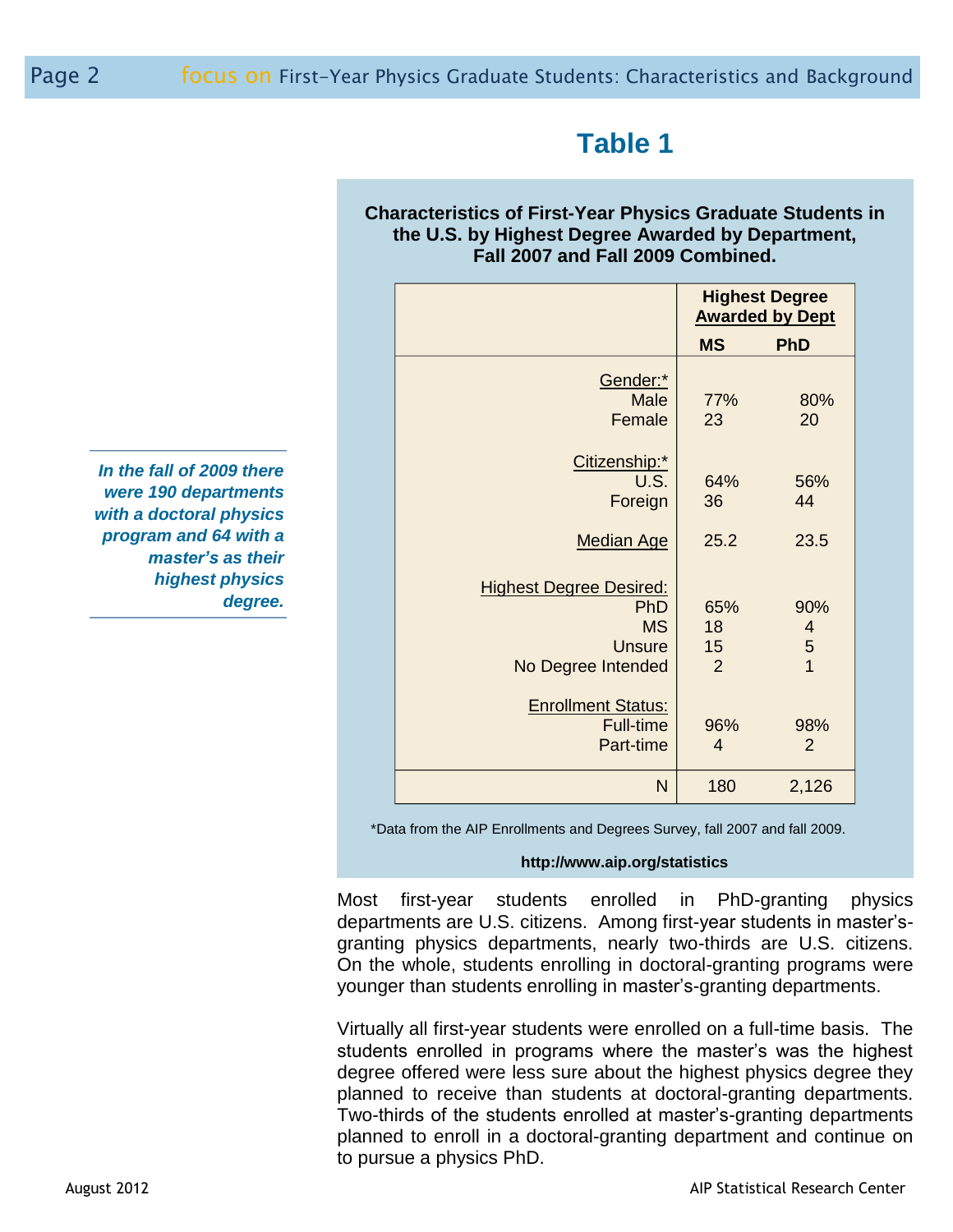Physics programs in the U.S. attract students from all over the world. Recent incoming classes of physics graduate students were comprised of 43% non-U.S. citizens. As has been true in past years, Asia is the region that supplies the most students to U.S. physics graduate programs and China supplies more physics graduate students than any other country.

### **Table 2**

**Regions and Countries of Citizenship for Non-U.S. First-Year Physics Graduate Students in the U.S., Fall 2007 and Fall 2009 Combined.**

|                               | <b>Percent</b> |
|-------------------------------|----------------|
| <b>Asia</b>                   | 71             |
| China                         | 39             |
| India                         | 13             |
| South Korea                   | $\mathbf{3}$   |
| <b>Other Asia</b>             | 16             |
| <b>Europe</b>                 | 11             |
| <b>Americas</b>               | $\overline{7}$ |
| <b>Middle East</b>            | 8              |
| <b>Africa</b>                 | 3              |
| <b>Australia, New Zealand</b> |                |
| N                             | 1,049          |

**http://www.aip.org/statistics**

*Around 70% of non-U.S. students entering physics departments in the U.S. are from Asia.*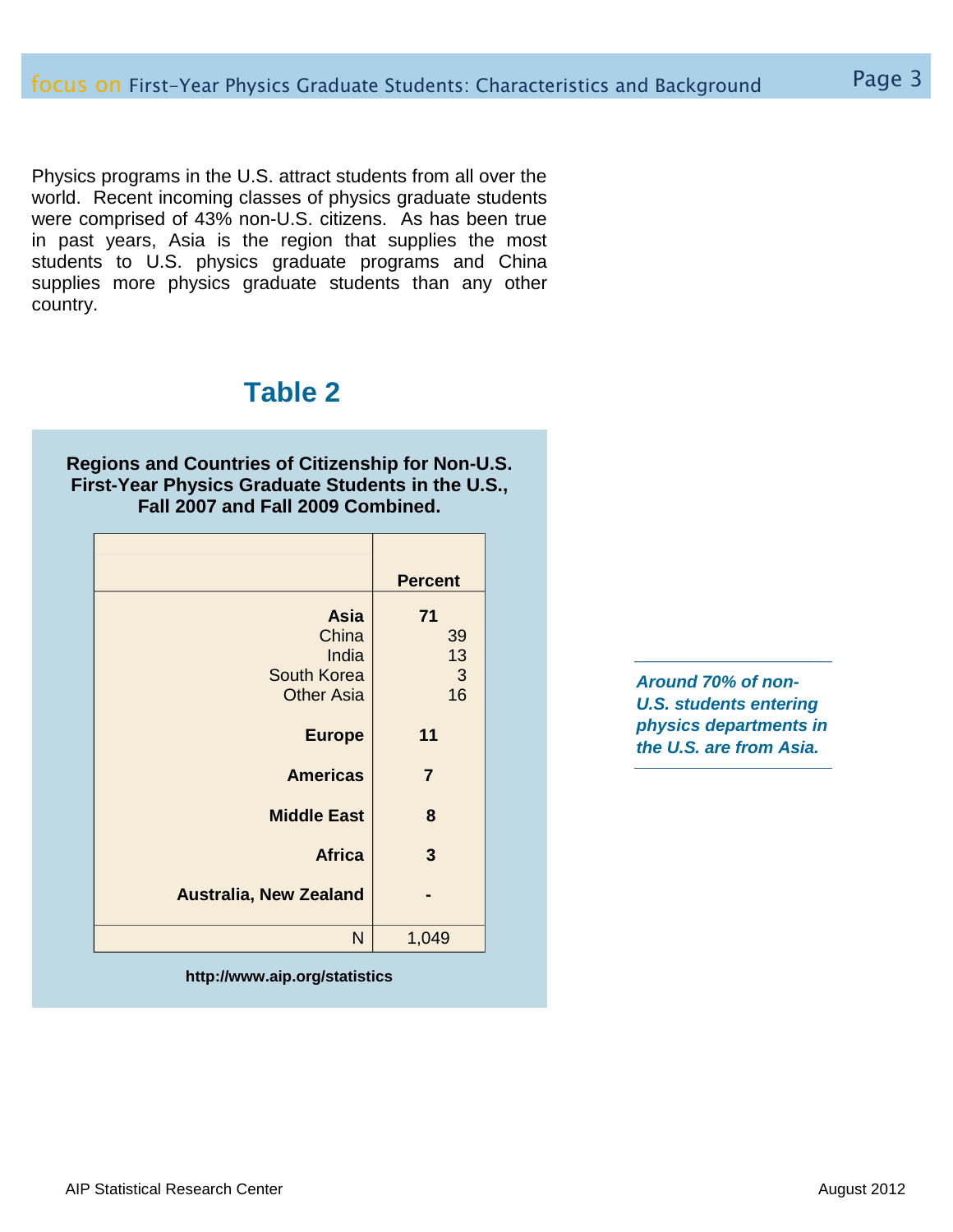# **Table 3**

### **Educational Background of First-Year Physics Graduate Students in the U.S. by Citizenship, Fall 2007 and Fall 2009 Combined.**

| Bachelor's in Physics or Astronomy                     | 94    |                |
|--------------------------------------------------------|-------|----------------|
|                                                        |       | 91             |
| Prior Physics or Astronomy Graduate-Level Training:    |       |                |
| <b>None</b>                                            | 75    | 53             |
| Master's degree from a U.S. institution                | 6     | $\overline{4}$ |
| Master's or equivalent degree from foreign institution | 1     | 27             |
| Course work at another U.S. institution                | 17    | $\overline{4}$ |
| Course work at a foreign institution                   | 1     | 13             |
| N                                                      | 1,185 | 1,083          |

**http://www.aip.org/statistics**

Although not a prerequisite, obtaining a physics or astronomy bachelor's degree (or its non-U.S. equivalent) is the path the vast majority of first-year students in physics graduate programs have followed. About half of the incoming students that did not have a physics or astronomy bachelor's held an undergraduate degree in engineering.

It is difficult to make comparisons of the educational backgrounds of U.S. and non-U.S. students due to the differences in how countries structure their educational systems. The data presented in Table 3 represents the student's perception of the level of graduate physics education they had experienced prior to enrolling as a new student in their current department. Prior to enrolling in their current department, a larger percentage of non-U.S. citizens had prior graduate-level training in physics or astronomy than U.S. citizens.

*Over a quarter of non-U.S. citizens indicated they had received a physics or astronomy master's degree from a non-U.S. institution prior to enrolling at their current department.*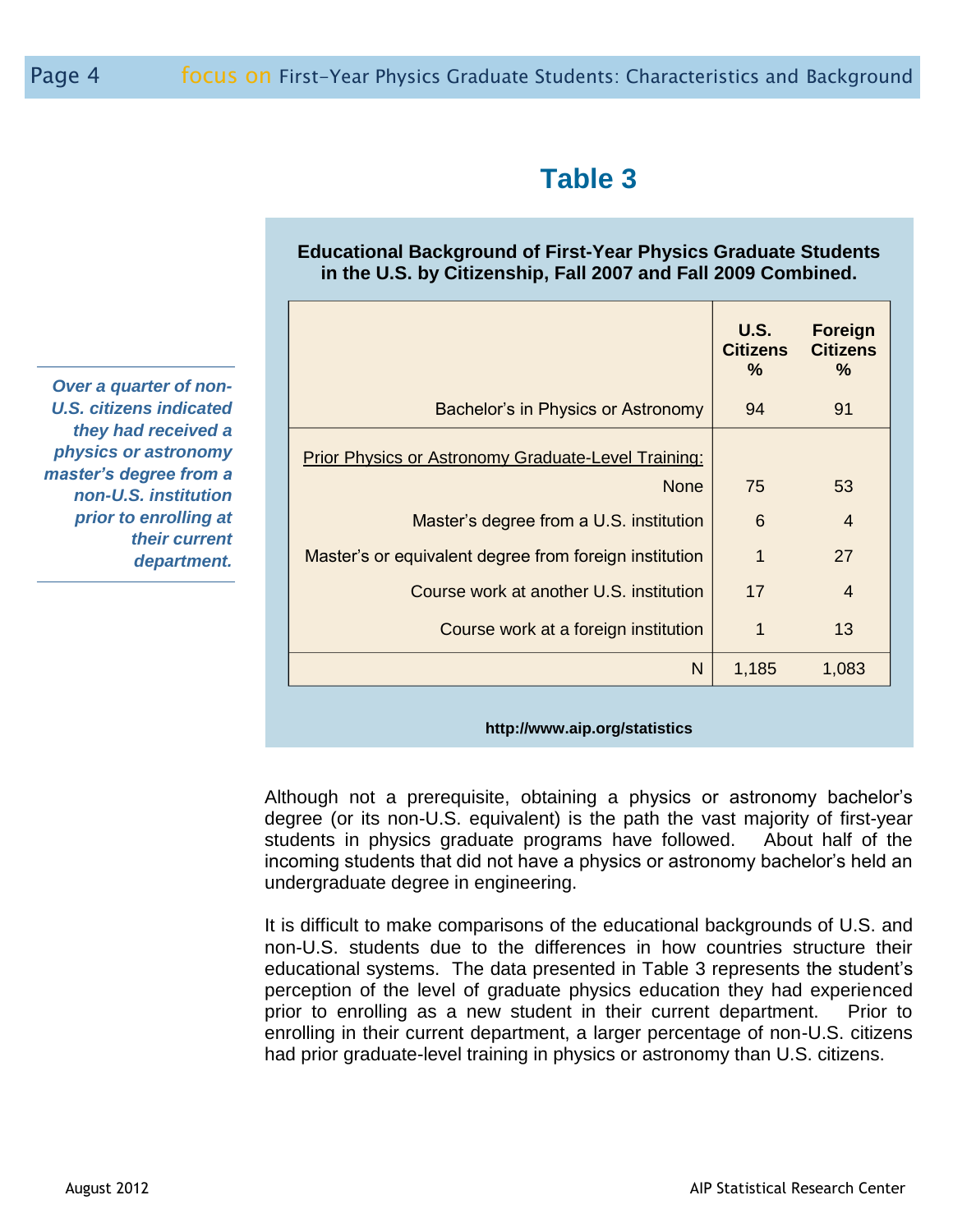Students were asked to rate how well their undergraduate education prepared them for graduate study. The vast majority (91%) of entering physics graduate students felt adequately or well prepared for graduate school. The relatively small set of incoming students who had undergraduate degrees in fields other than physics or astronomy were the exception. About a quarter of these students reported they were not very well prepared.

There were some small but significant differences seen in the proportion of students who reported being well prepared when disaggregated by citizenship and gender. Non-U.S. citizens and men indicated that they were well prepared more frequently than was reported by U.S. students and women.

### **Figure 2**

**Rating of Preparedness for Graduate Study, First-Year Physics** 



*Over 90% of incoming graduate students reported their undergraduate education satisfactorily prepared them for their graduate studies.*

Data are limited to students with no prior physics or astronomy graduate study.

**http://www.aip.org/statistics**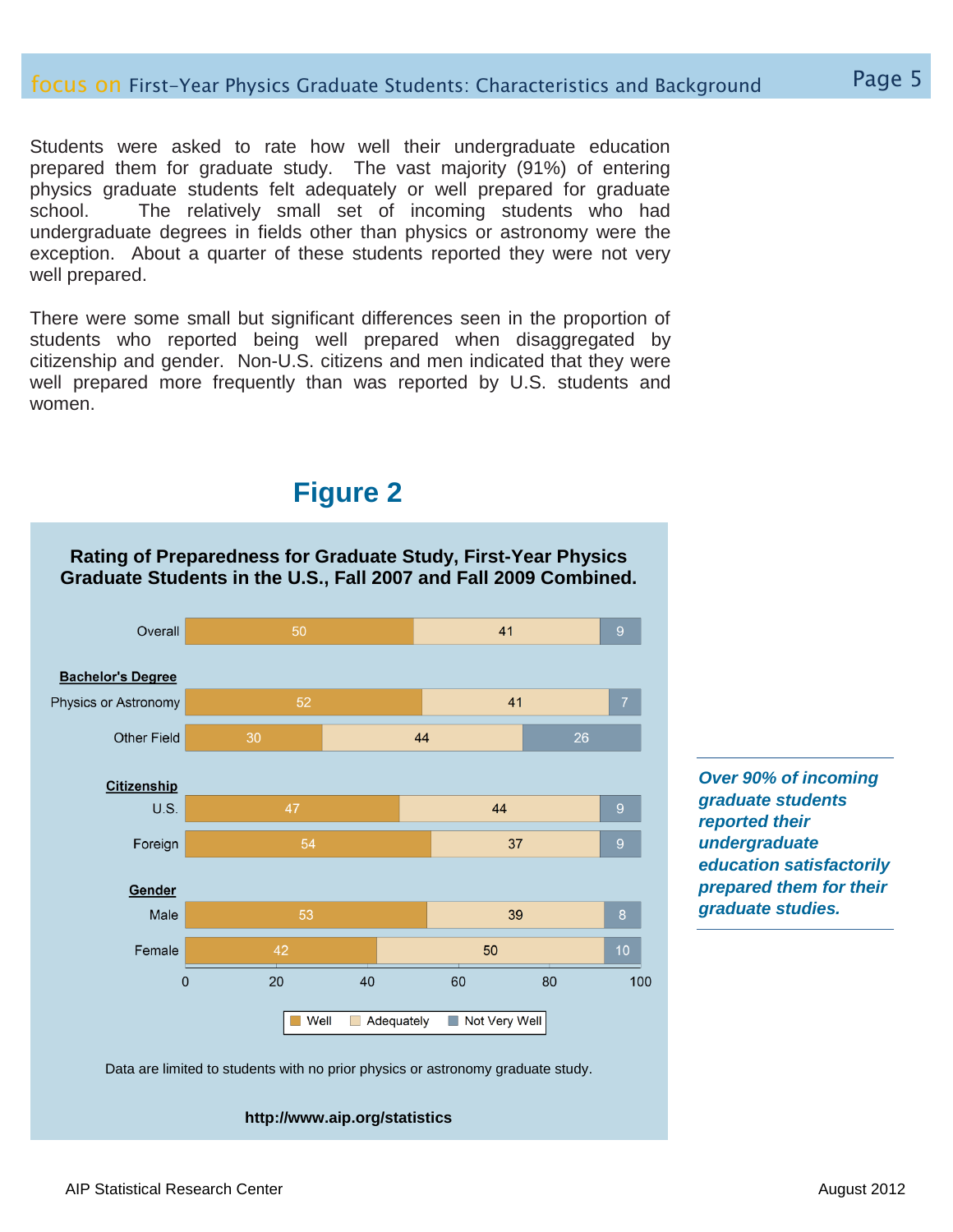## **Table 4**

### **Research Subfields of First-Year Physics Graduate Students Enrolled in PhD-granting Departments in the U.S. by Citizenship, Fall 2007 and Fall 2009 Combined.**

|                                     | <b>U.S.</b><br>% | <b>Foreign</b><br>% | <b>Overall</b><br>% |
|-------------------------------------|------------------|---------------------|---------------------|
| <b>Undecided</b>                    | 20               | 19                  | 19                  |
| <b>Condensed Matter</b>             | 15               | 24                  | 19                  |
| <b>Particles &amp; Fields</b>       | 12               | 14                  | 13                  |
|                                     |                  |                     |                     |
| Astrophysics                        | 13               | $\overline{4}$      | 9                   |
| <b>Biophysics</b>                   | 6                | $\overline{7}$      | $\overline{7}$      |
| <b>Nuclear Physics</b>              | 5                | $\overline{4}$      | 5                   |
| <b>Optics &amp; Photonics</b>       | $\overline{4}$   | 5                   | 5                   |
| <b>Atomic &amp; Molecular</b>       | $\overline{4}$   | $\overline{4}$      | $\overline{4}$      |
| <b>Relativity &amp; Gravitation</b> | $\overline{4}$   | 2                   | 3                   |
| <b>Materials Science</b>            | $\overline{2}$   | 3                   | $\overline{2}$      |
| Plasma & Fusion                     | 3                | 1                   | $\overline{2}$      |
| <b>Applied Physics</b>              | 1                | 3                   | $\overline{2}$      |
| Other                               | 11               | 10                  | 10                  |
| N                                   | 929              | 920                 | 1,849               |

Data are limited to doctoral seeking students at PhD-granting departments.

#### **http://www.aip.org/statistics**

The degree program for students pursuing a physics PhD requires them to choose a research field in which to specialize. This does not hold true for students enrolled in a master's program where 12% indicated that their degree program did not require a research specialty.

The subfield table above looks at research specialties of PhD seeking students enrolled at doctoral-granting physics departments. The data in the table was provided by students in the middle of their first-year of graduate study, and as a result, about a fifth of the students had not yet chosen a field in which to specialize. Condensed matter was the subfield most frequently chosen regardless of citizenship but pursued by a larger percentage of non-U.S. students than U.S. students.

Overall, 35% of PhD students who had chosen a subfield indicated they were theorists. Non-U.S. students were more likely to be theorists than U.S. students, 45% and 28% respectively.

*Eighty-one percent of first-year physics graduate students enrolled in a PhDgranting department had chosen which research specialty they would pursue.*

*U.S. students were 3 times more likely to specialize in astrophysics than non-U.S. students.*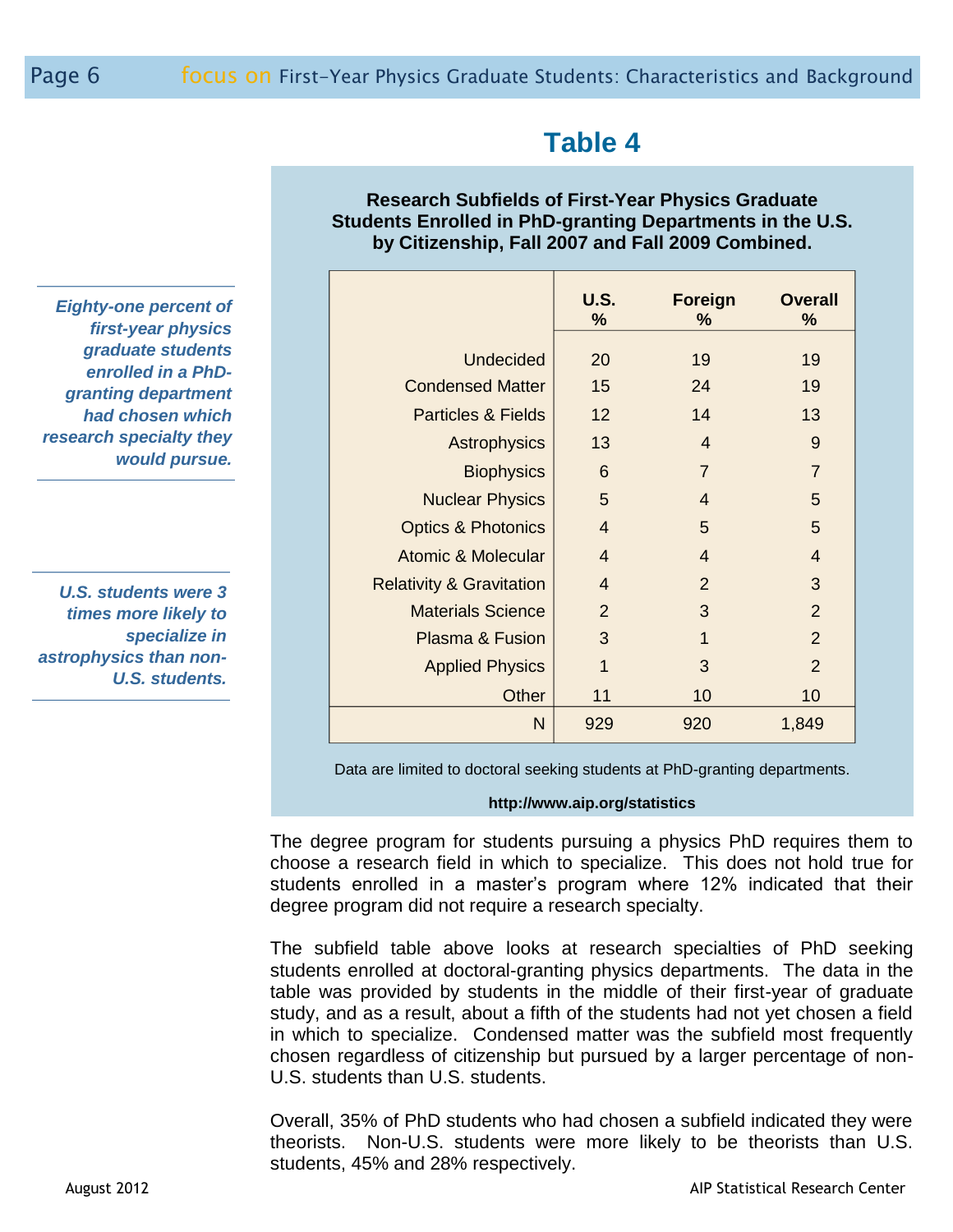First-year students were asked where they would like to be employed 10 years after receiving their highest physics degree. Because these students are just beginning their graduate education many were undecided concerning which career path they planned to pursue in the future. It is likely that even students with career goals in mind will modify those goals as they progress through graduate school.

There is a difference in aspirations between U.S. and non-U.S. citizens. While many U.S. and non-U.S. citizens aspire to work in an academic setting, a greater proportion of the U.S. citizens aspired to positions at 2- or 4-year colleges.

When asked if they planned to pursue their career in the Unites States, about half of non-U.S. students indicated they were unsure. Of those indicating a preference, three-quarters indicated they hoped to pursue their career goals in the U.S.

### **Table 5**

**Preferred Future Employment Sector of First-Year Graduate Students in the U.S., Fall 2007 and Fall 2009 Combined.**

|                         | <b>Highest</b><br><b>Anticipated Degree</b> |                 | <b>Citizenship</b> |                  |
|-------------------------|---------------------------------------------|-----------------|--------------------|------------------|
| <b>Employment Goals</b> | <b>MS</b><br>%                              | <b>PhD</b><br>% | <b>U.S.</b><br>%   | Non-U.S.<br>$\%$ |
| <b>Unsure</b>           | 19                                          | 18              | 20                 | 16               |
| <b>University</b>       | 6                                           | 46              | 33                 | 55               |
| <b>Private Sector</b>   | 34                                          | 15              | 16                 | 17               |
| National Lab or Gov't   | 18                                          | 11              | 15                 | $\overline{7}$   |
| 2 or 4-Year College     | 5                                           | 8               | 12                 | 3                |
| Medical, Hospital       | 15                                          | 2               | 3                  | 2                |
| Other                   | 3                                           |                 | 1                  |                  |
| N                       | 124                                         | 1,999           | 1,077              | 1,023            |

*Almost half of PhDseeking first-year physics students aspire to work in a university setting.*

#### **http://www.aip.org/statistics**